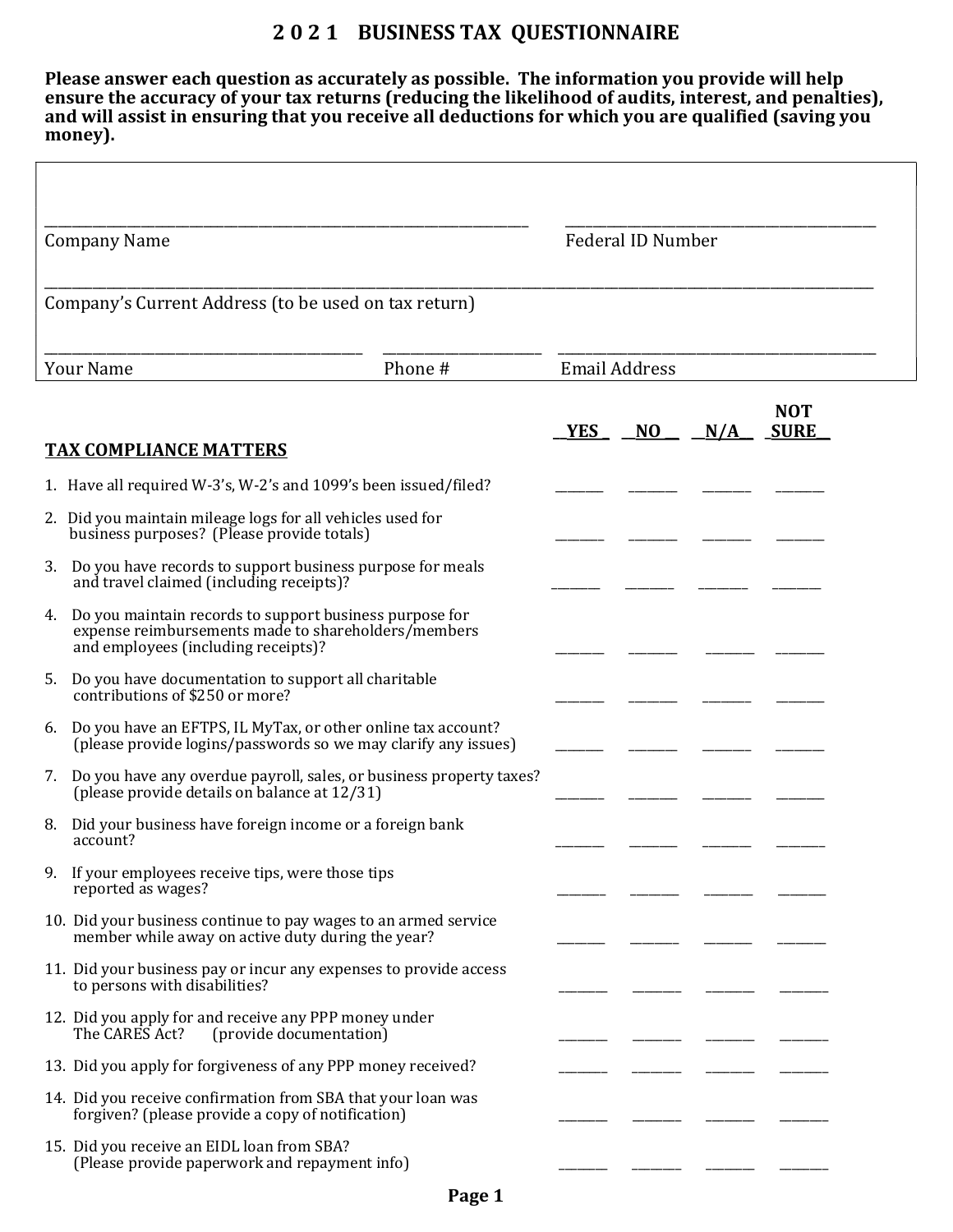|                                                                                                                                             | YES | NO. | N/A | NOT<br><b>SURE</b> |
|---------------------------------------------------------------------------------------------------------------------------------------------|-----|-----|-----|--------------------|
| <b>TAX COMPLIANCE MATTERS (cont'd)</b>                                                                                                      |     |     |     |                    |
| 16. Did your business receive financial assistance funds from<br>any other source? (please provide details and amounts)                     |     |     |     |                    |
| 17. Did you buy fuel to operate business equipment or off-road<br>vehicles? (please provide total gallons used)                             |     |     |     |                    |
| 18. Did your company offer an employee pension plan this year?<br>If so, will you do a profit sharing contribution? $Y/N$                   |     |     |     |                    |
| 19. Did your business offer health insurance benefits to employees<br>who are not owners or owners' family members?                         |     |     |     |                    |
| 20. Are there any other credits or deductions related to your<br>industry for which you feel you may qualify?                               |     |     |     |                    |
| 21. Did you have any employees off work due to the COVID virus?<br>If so do you have documentation for their absence?                       |     |     |     |                    |
| 22. Please list all shareholders/partners/officers in your business, the<br>office they hold and the approximate number of hours each works |     |     |     |                    |

## OTHER INFO IMPACTING TAX PREPARATION

in the business each year:

| 23. Did you receive any letters or tax notices from the IRS or other<br>tax authorities that we do not already have copies of? |  |  |
|--------------------------------------------------------------------------------------------------------------------------------|--|--|
| 24. Did your business experience any of the following situations this<br>year:                                                 |  |  |
| a.) change or add states where it operates or makes sales?                                                                     |  |  |
| b.) operate or make sales in St. Louis City?                                                                                   |  |  |
| c.) buy or sell a business or a business segment?                                                                              |  |  |
| d.) engage in any new activities?                                                                                              |  |  |
| e.) incur any theft or casualty losses during the year?                                                                        |  |  |
| f.) retire or sell any assets currently listed on the depreciation<br>schedule? (Please explain)                               |  |  |
| g.) buy any single assets over \$250?<br>(Please provide a list including dates purchased and amounts)                         |  |  |
| h.) engage in any bartering/trading of goods or services<br>during the year?                                                   |  |  |
| receive any debt forgiveness? (Other than PPP)<br>i.)                                                                          |  |  |